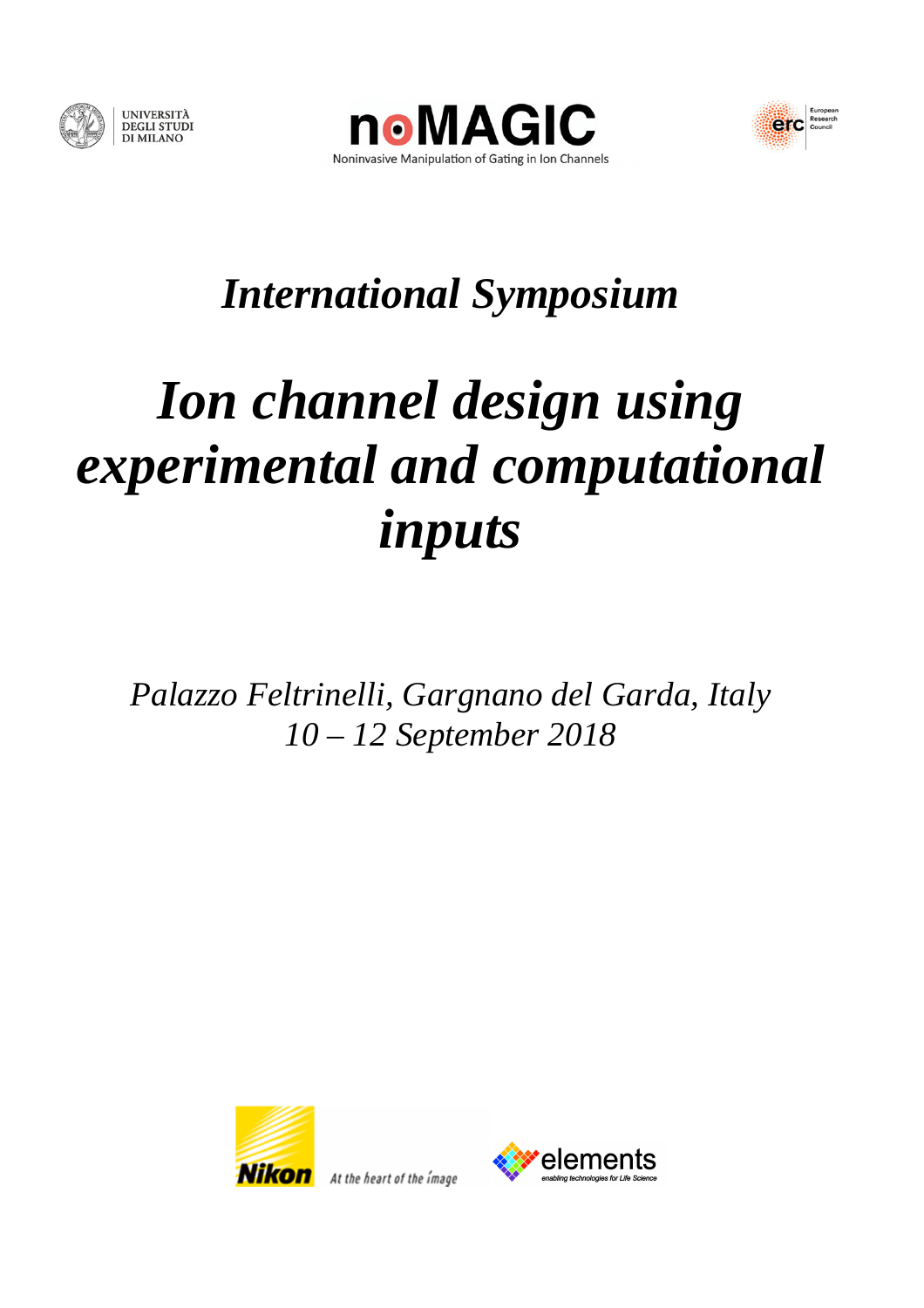| MONDAY 10 <sup>th</sup> of SEPTEMBER |                                                                                                        |  |
|--------------------------------------|--------------------------------------------------------------------------------------------------------|--|
| 14.00 - 17.00                        | <b>REGISTRATION and COFFEE BREAK</b>                                                                   |  |
| 17.00 - 17.15                        | Welcome                                                                                                |  |
|                                      | Greg Voth, Gerhard Thiel and Anna Moroni                                                               |  |
| Chairs Anna/Gerhard                  | Protein pores as nanoreactors for covalent chemistry                                                   |  |
| 17.15 - 17.45                        | Hagan Bayley, U. of Oxford                                                                             |  |
| 17.45 - 18.15                        | Modular Approaches to Engineering Protein Sensors                                                      |  |
|                                      | Viktor Stein, TU-Darmstadt                                                                             |  |
| 18.15 - 18.45                        | Engineered nucleotide cyclases for near-infrared light activated control of<br>ion channels in mammals |  |
|                                      | Mark Gomelsky, U. of Wyoming                                                                           |  |
| 18.45 - 21.00                        | <b>Aperitive and DINNER</b>                                                                            |  |
|                                      | Chair Mark Gomelsky   Molecular engineering of light-activated transporters                            |  |
| $21.00 - 21.30$                      | Peter Hegemann, Humboldt U., Berlin                                                                    |  |
|                                      | <b>Drinks and posters</b>                                                                              |  |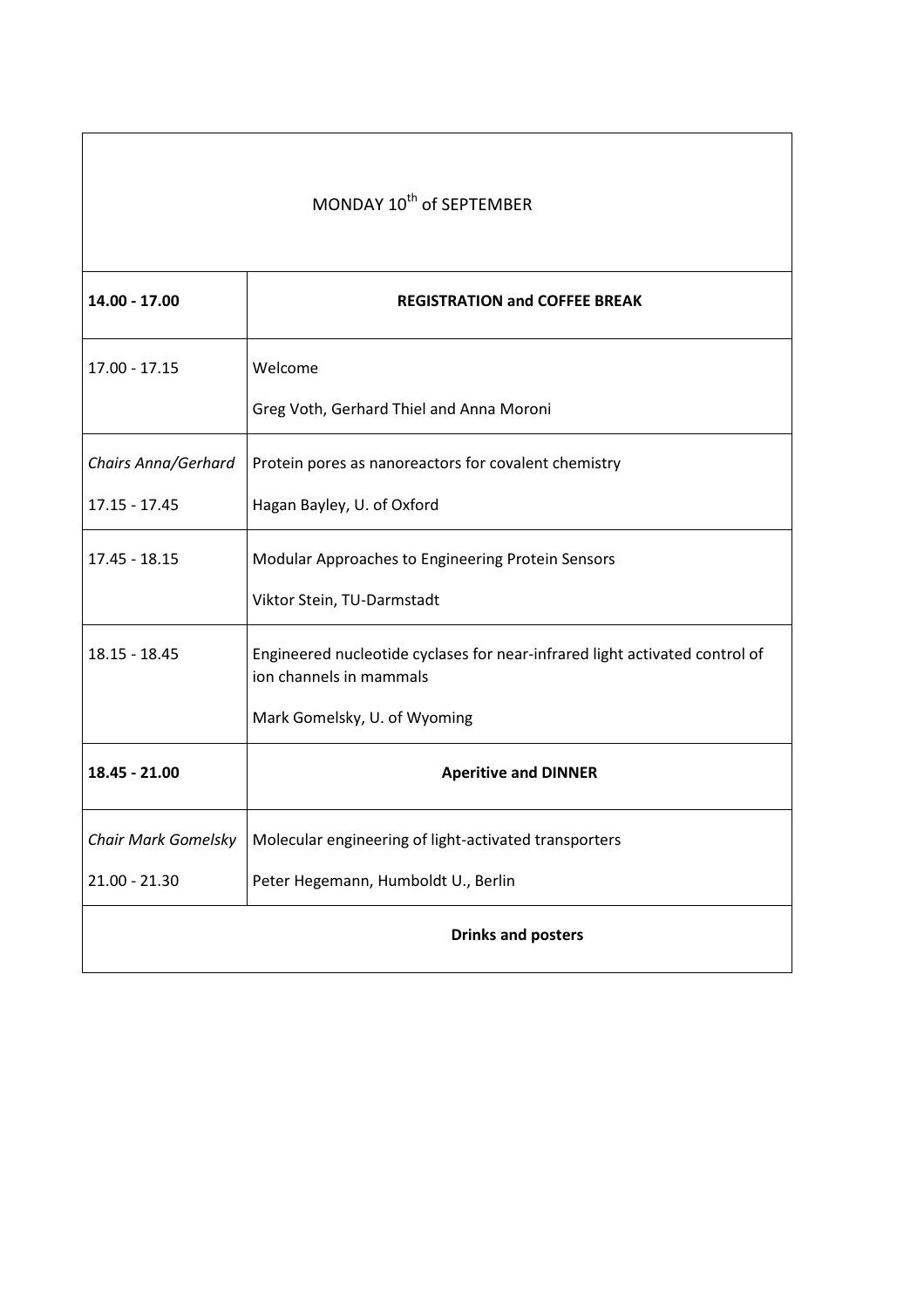| TUESDAY 11 <sup>th</sup> of SEPTEMBER, morning |                                                                                                                                                 |  |
|------------------------------------------------|-------------------------------------------------------------------------------------------------------------------------------------------------|--|
| <b>Chair Dan Minor</b><br>$9.00 - 9.30$        | Proton Transport in Channels and Transporters: Insights and Surprises from<br><b>Multiscale Computer Simulation</b><br>Greg Voth, U. of Chicago |  |
| $9.30 - 10.00$                                 | Integral equation theory for ion channels: dos, don'ts, perspectives<br>Stefan Kast, TU-Dortmund                                                |  |
| $10.00 - 10.30$                                | Ligand discrimination and gating in CNG channels<br>Crina Nimigean, Weill Cornell, New York City                                                |  |
| $10.30 - 11.00$                                | <b>COFFEE BREAK</b>                                                                                                                             |  |
| Chair Crina Nimigean<br>11.00 - 11.30          | A semi-synthetic approach to engineer ion channels in live cells<br>Stephan Pless, U. of Copenhagen                                             |  |
| 11.30 - 12.00                                  | Nature utilization of the slow inactivation mechanism in voltage gate $K^+$<br>channels<br>Eitan Reuveny, Weizmann Institute                    |  |
| 12.00 - 12.30                                  | Regulation of volume-sensitive LRRC8 channels by oxidation<br>Michael Pusch, CNR-institute of Biophysics, Genoa                                 |  |
| $12.30 - 12.45$                                | Mechanics of K <sup>+</sup> channel selectivity filter gating uncovered in viral model<br>proteins<br>Indra Schroeder, TU-Darmstadt             |  |
| 12.45 - 14.30                                  | <b>LUNCH</b>                                                                                                                                    |  |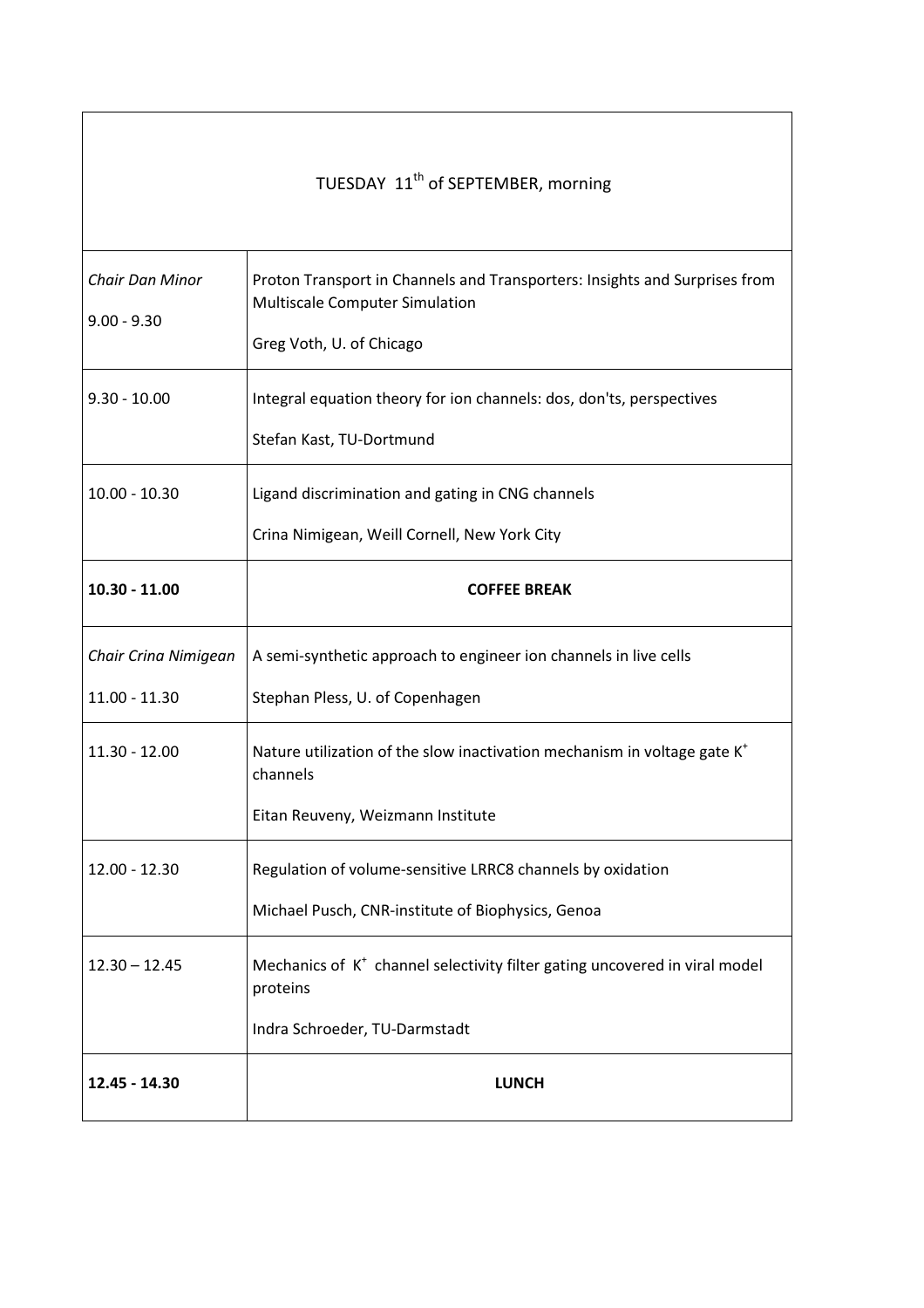#### TUESDAY 11<sup>th</sup> of SEPTEMBER, afternoon

| Chair Kay Hamacher<br>14.30 - 15.00        | Catch me if you can - Immune regulation by large membrane complexes<br>Robert Tampé, Goethe U. Frankfurt                                                   |  |
|--------------------------------------------|------------------------------------------------------------------------------------------------------------------------------------------------------------|--|
| 15.00 - 15.30                              | Structural basis of nucleotide sugar transport across the Golgi membrane<br>Simon Newstead, U. of Oxford                                                   |  |
| 15.30 - 16.00                              | Computational sculpting of protein channels for DNA sequencing<br>Syma Khalid, U. of Southampton                                                           |  |
| $16.00 - 16.30$                            | <b>COFFEE BREAK</b>                                                                                                                                        |  |
| Chair Indra Schroeder<br>16.30 - 17.00     | Molecular mechanisms of phospholipid scrambling<br>Alessio Accardi, Weill Cornell, New York City                                                           |  |
| 17.00 - 17.15                              | Developing synthetic peptides to regulate native HCN channels<br>Andrea Saponaro, U. of Milan                                                              |  |
| 17.15 - 17.45                              | High-Speed Atomic Force Microscopy: A new tool to characterize<br>conformational dynamics in ion channels<br>Simon Scheuring, Weill Cornell, New York City |  |
| $17.45 - 18:00$                            | Neutrons and X-rays insights in the structure of complex membranes<br>Laura Cantù, U. of Milan                                                             |  |
| 18:45 - 21.00                              | <b>Aperitive and DINNER</b>                                                                                                                                |  |
| Chair Federica Gasparri<br>$21.00 - 21.30$ | Magnetic Gating of TRP Channels by Genetically Encoded Nanoparticles<br>Jeffrey Friedman, Rockefeller U., New York City                                    |  |
| <b>Drinks and posters</b>                  |                                                                                                                                                            |  |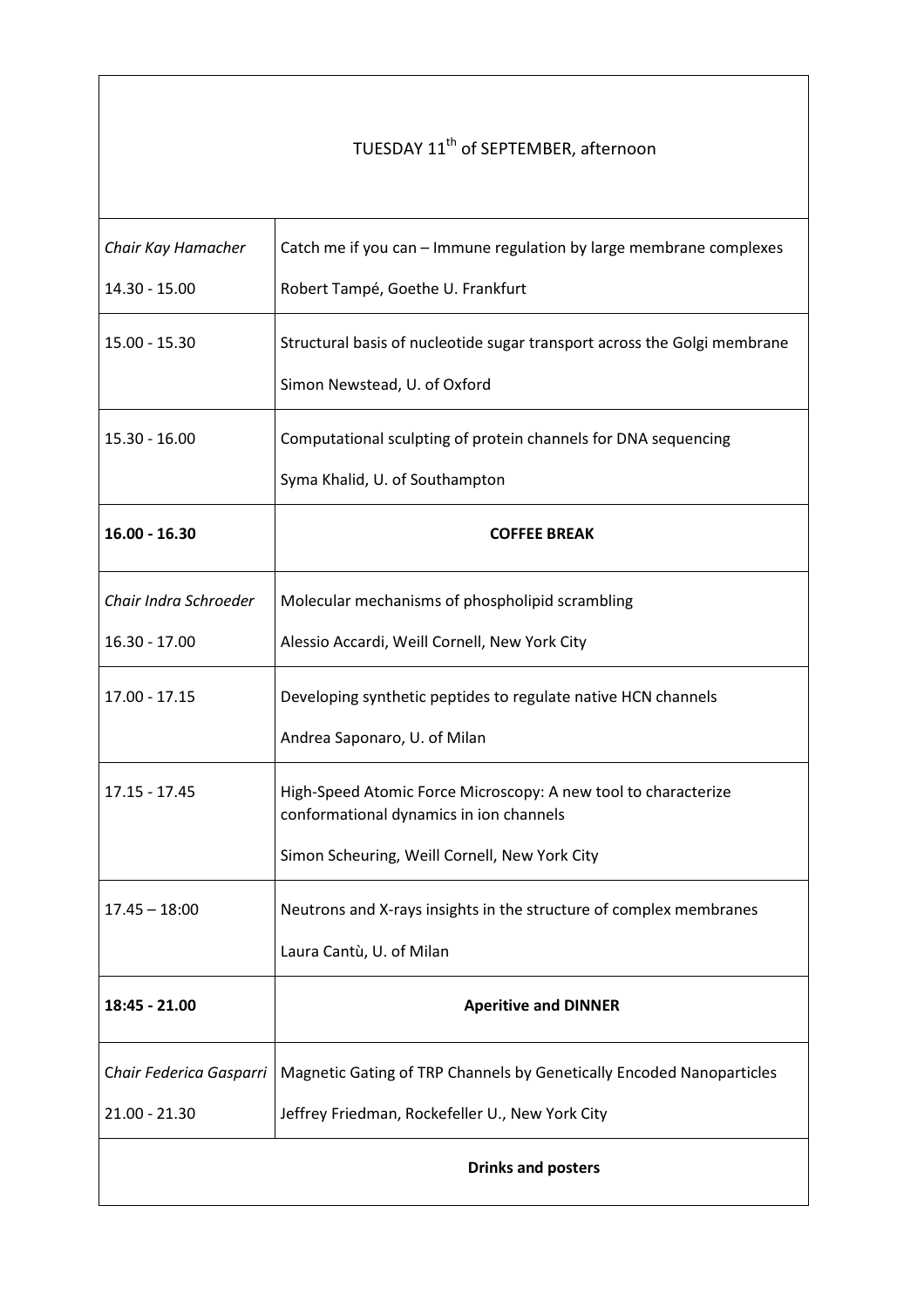#### WEDNESDAY 12<sup>th</sup> of SEPTEMBER, morning

| Chair Andrea Saponaro | Chloroviruses a source of channels and transporters                    |
|-----------------------|------------------------------------------------------------------------|
| $9.00 - 9.30$         | Jim Van Etten, U. of Nebraska, Lincoln                                 |
| $9.30 - 10.00$        | New Insights into K2P Channel Regulation by Membrane Stretch and pH    |
|                       | Stephen Tucker, U. of Oxford                                           |
| $10.00 - 10.30$       | Engineering Ion Channel Modulation                                     |
|                       | Henry Colecraft, Columbia U., New York City                            |
| $10.30 - 11.00$       | <b>COFFEE BREAK</b>                                                    |
| Chair Greg Voth       | The Dual Allosteric Modulation of Pentameric Ligand-Gated Ion Channels |
| 11.00 - 11.30         | Erik Lindhal, U. of Stockholm                                          |
| $11.30 - 12.00$       | Unraveling the mechanism of C-type inactivation in potassium channels  |
|                       | Benoit Roux, U. of Chicago                                             |
| 12.00 - 12.30         | Coarse-grained models, mechanics, and function of ion channels         |
|                       | Kay Hamacher, TU-Darmstadt                                             |
| 12.30 - 14.30         | <b>LUNCH</b>                                                           |